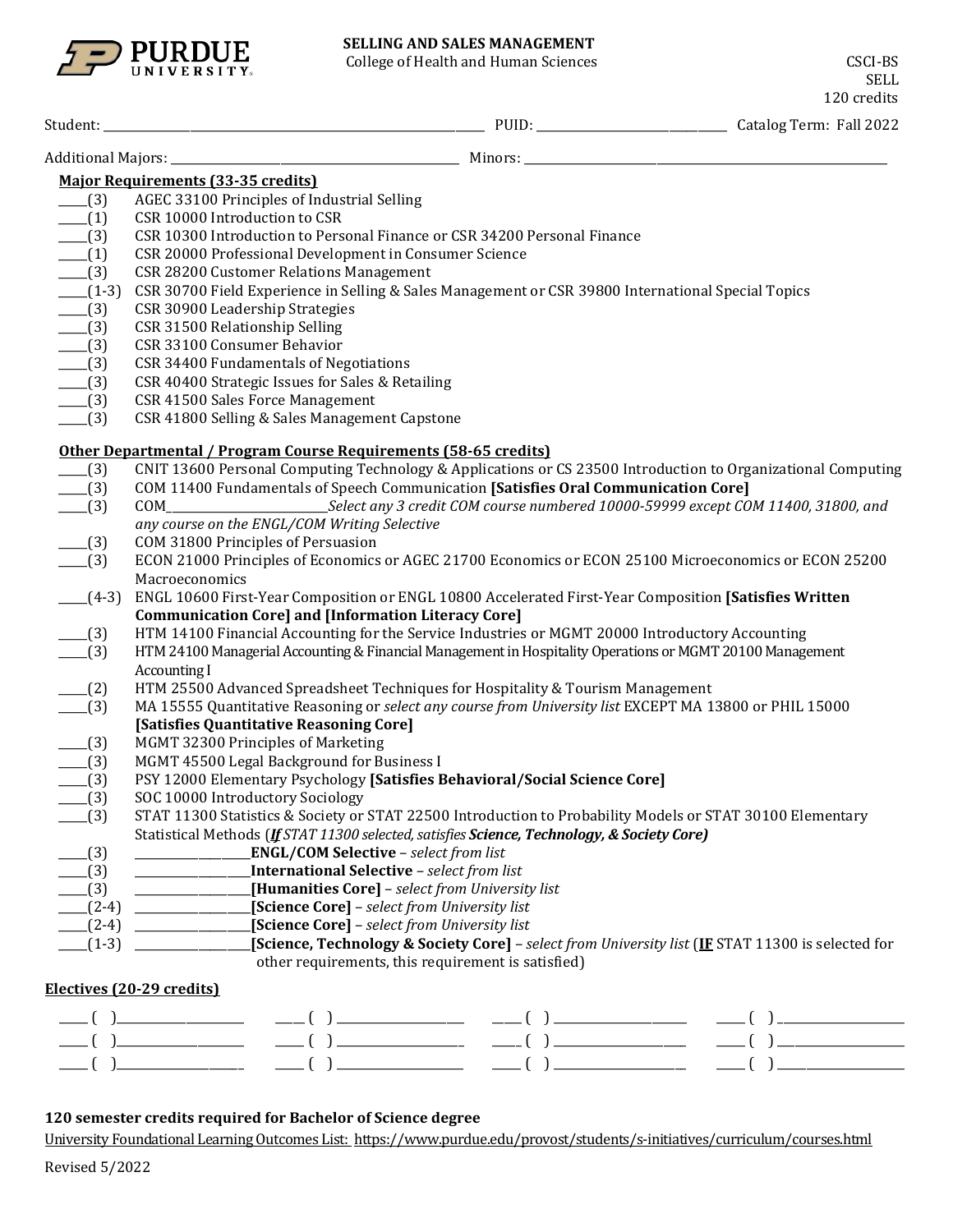## ENGL/COM Writing Selective List (3 credits)

| COM 25200         | <b>Writing for Mass Media</b>                     |
|-------------------|---------------------------------------------------|
| COM 25700         | <b>Public Relations Techniques</b>                |
| COM 40700         | Introduction to New Media/Social Media Production |
| ENGL 20400        | Special Topics in Writing                         |
| <b>ENGL 41900</b> | Multimedia Writing                                |
| <b>ENGL 42000</b> | <b>Business Writing</b>                           |
| <b>ENGL 42100</b> | <b>Technical Writing</b>                          |
| ENGL 43201        | <b>Editing and Publishing</b>                     |
| <b>SPAN 42400</b> | <b>Business Spanish</b>                           |
|                   |                                                   |

## International Selective List (3 credits)

Any foreign language course – 20100, 20200, 30100, 30200, 40100, and 40200 not in your native language. Foreign language course cannot be taught in English

Minimum three credits taken during a study abroad experience.

AGEC 25000 - [Economic Geography Of World Food And Resources](http://catalog.purdue.edu/preview_program.php?catoid=7&poid=6459&returnto=2935) AGEC 34000 - [International Economic Development](http://catalog.purdue.edu/preview_program.php?catoid=7&poid=6459&returnto=2935) AGEC 45000 - [International Agricultural Trade](http://catalog.purdue.edu/preview_program.php?catoid=7&poid=6459&returnto=2935) ANTH 34000 - [Global Perspectives On Health](http://catalog.purdue.edu/preview_program.php?catoid=7&poid=6459&returnto=2935) ANTH 34100 - [Culture And Personality](http://catalog.purdue.edu/preview_program.php?catoid=7&poid=6459&returnto=2935) CLCS 18100 - [Classical World Civilizations](http://catalog.purdue.edu/preview_program.php?catoid=7&poid=6459&returnto=2935) CLCS 23700 - [Gender And Sexuality In Greek And Roman Antiquity](http://catalog.purdue.edu/preview_program.php?catoid=7&poid=6459&returnto=2935) CLCS 38000 - [Alexander The Great and Hellenistic World](http://catalog.purdue.edu/preview_program.php?catoid=7&poid=6459&returnto=2935) COM 22400 - [Communicating In The Global Workplace](http://catalog.purdue.edu/preview_program.php?catoid=7&poid=6459&returnto=2935) COM 30300 - [Intercultural Communication](http://catalog.purdue.edu/preview_program.php?catoid=7&poid=6459&returnto=2935) ECON 37000 - [International Trade](http://catalog.purdue.edu/preview_program.php?catoid=7&poid=6459&returnto=2935) FNR 23000 - The World['s Forests And Society](http://catalog.purdue.edu/preview_program.php?catoid=7&poid=6459&returnto=2935) HTM 37000 Sustainable Tourism and Responsible Travel HTM 37200 Global Tourism Geography NUTR 59000 World Food Problems PHIL 11400 - [Global Moral Issues](http://catalog.purdue.edu/preview_program.php?catoid=7&poid=6459&returnto=2935) PHIL 23000 - [Religions Of The East](http://catalog.purdue.edu/preview_program.php?catoid=7&poid=6459&returnto=2935) PHIL 23100 - [Religions Of The West](http://catalog.purdue.edu/preview_program.php?catoid=7&poid=6459&returnto=2935) POL 13000 - [Introduction To International Relations](http://catalog.purdue.edu/preview_program.php?catoid=7&poid=6459&returnto=2935) POL 14100 - [Governments Of The World](http://catalog.purdue.edu/preview_program.php?catoid=7&poid=6459&returnto=2935) POL 23500 - [International Relations Among Rich And Poor Nations](http://catalog.purdue.edu/preview_program.php?catoid=7&poid=6459&returnto=2935) POL 23700 - [Modern Weapons And International Relations](http://catalog.purdue.edu/preview_program.php?catoid=7&poid=6459&returnto=2935) POL 34800 - [East Asian Politics](http://catalog.purdue.edu/preview_program.php?catoid=7&poid=6459&returnto=2935) POL 42300 – International Environmental Policy

A student may elect the Pass / Not-Pass (P/NP) grading option for elective courses only, unless an academic unit requires that a specific departmental course/s be taken P/NP. Students may elect to take University Core Curriculum courses P/NP; however, some major Plans of Study require courses that also fulfill UCC foundational outcomes. In such cases, students may not elect the P/NP option. A maximum of 24 credits of elective courses under the P/NP grading option can be used toward graduation requirements. For further information, students should refer to the College of Health and Human Sciences P/NP Policy.

Students are encouraged to use this advising worksheet as a resource when planning progress toward completion of degree requirements. An Academic Advisor may be contacted for assistance in interpreting this worksheet. This worksheet is not an academic transcript, and it is not official notification of completion of degree or certificate requirements. The University Catalog is the authoritative source for displaying plans of study. The student is ultimately responsible for knowing and completing all degree requirements